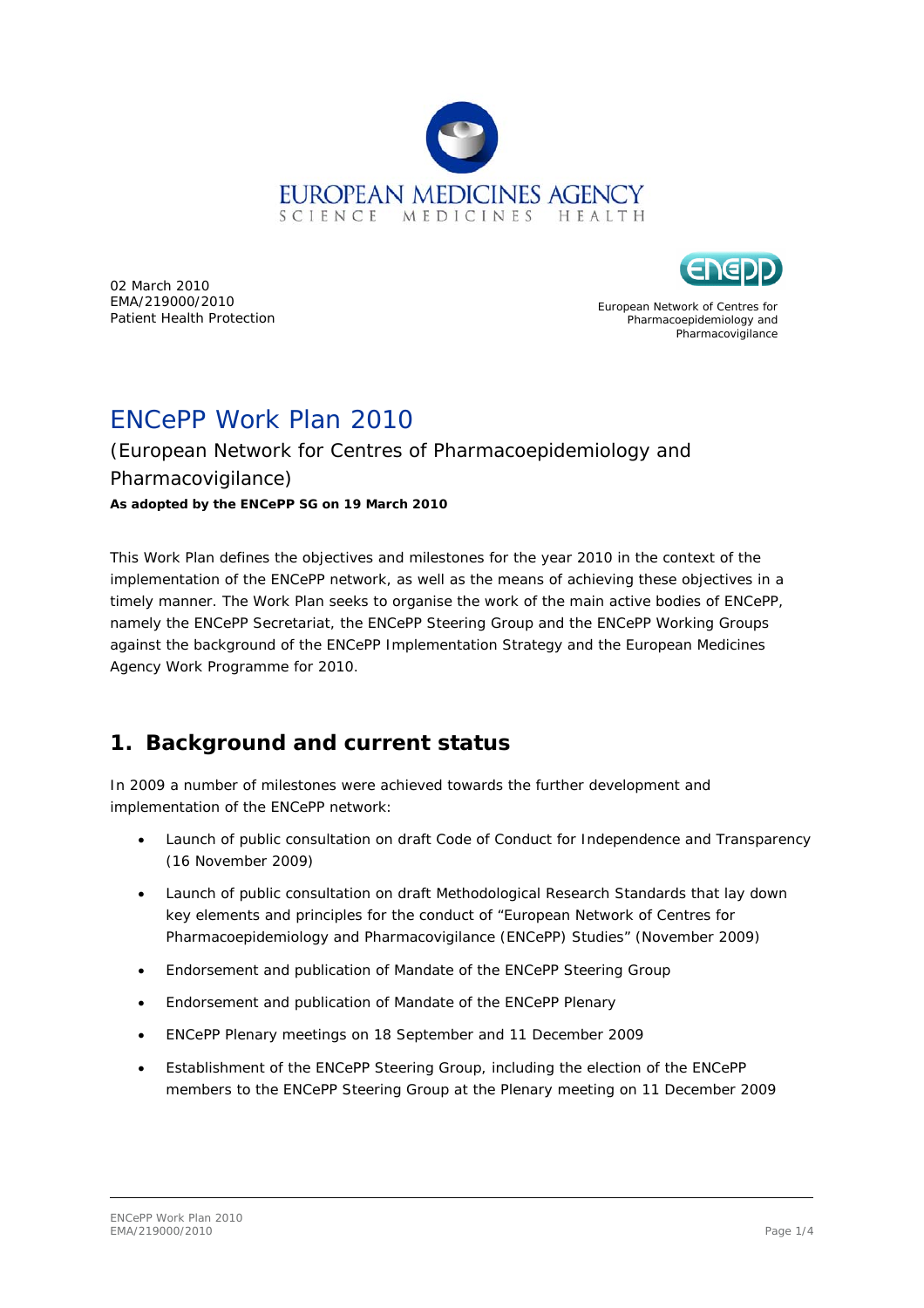For numerous reasons – notably the bulk of work coinciding with the H1N1 pandemic and the restructuring of the Agency – progress on the very ambitious work programme 2009 has fallen slightly behind schedule. The following deliverables from the WP09 will be carried over to 2010:

- Launch of publicly available database of research centres and networks
- Launch of database of data sources
- Creation of database that can be populated with post-authorisation studies
- Fully functional web page (Members' Forum, FAQs, Contact Form)
- Survey of PASS 2007-2008

# **2. Main goal and objectives**

To have in place by the end of the year a high quality, self-sustainable network in the field of independent post-authorisation monitoring of medicinal products in the EU.

To promote ENCePP as a resource and increase its usage internationally.

#### *Essential deliverables:*

- Final Code of Conduct (following public consultation)
- Final Checklist of Methodological Research Standards (following public consultation)
- Guide on the use of Methodological Standards and Guidelines
- ENCePP e-Inventory of Research Resources (centres, networks, data sources)
- Database for post-authorisation studies
- Consolidation of the ENCePP Steering Group: inaugural meeting in February 2010, followed by at least three more meetings during 2010
- Development of a Members' forum on ENCePP web page
- Promotional events, including
	- ¾ ENCePP Info Day
		- ¾ Participation in international conferences, symposia

*Other deliverables:* 

- 2 Plenary meetings in 2010 (June and November)
- Continue contact with FDA (Sentinel) and Health Canada/Sante Canada (DSEN) to exchange information and consider complementarity with their respective initiatives

#### **3. Resources and possible constraints**

In order to achieve the objectives as described above, the active bodies of ENCePP will need to work together and exchange information and results as appropriate.

The ENCePP Secretariat will ensure a smooth flow of information, organise meetings and provide assistance to the Working Groups and the ENCePP Steering Group. Senior Agency staff will serve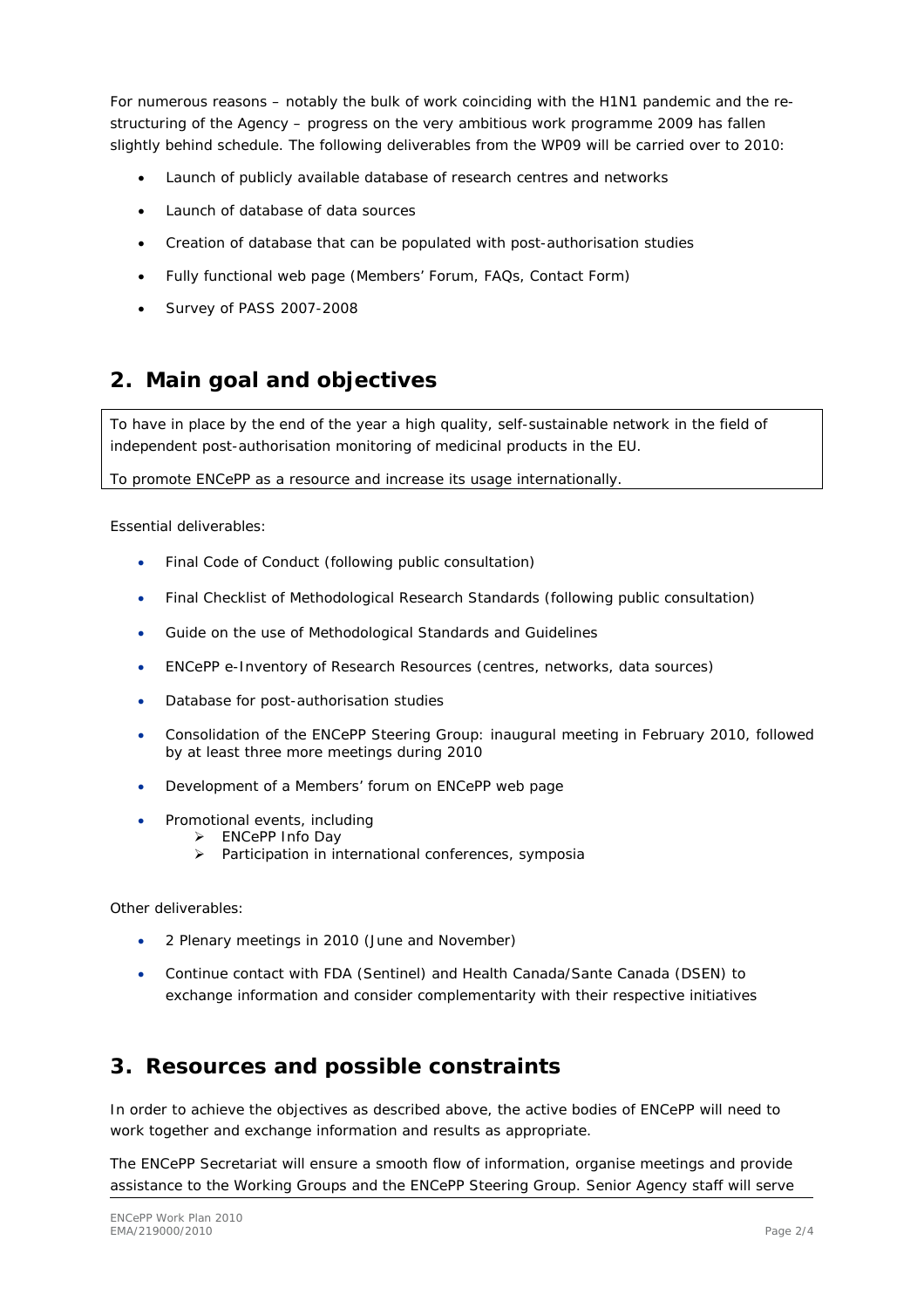as Rapporteurs to the Working Groups and will, together with the respective chair, ensure adequate progress. In order to guarantee that the deliverables as indicated in this Work Plan are achieved in due time, the Agency will need to make available sufficient resources.

The four ENCePP Working Groups - consisting of  $\sim$  10 volunteers from centres participating in ENCePP - will work according to their agreed mandates and prioritised activities assisted by the ENCePP Secretariat.

The ENCePP SG will meet on a regular basis (at least quarterly) to oversee the delivery of the outcome of the ENCePP Working Groups and provide expert advice to the European Medicines Agency.

The Agency has budgeted for a number of meetings including meetings of the Working Groups, Steering Group, and Plenary Meetings of ENCePP.

The contribution of the Agency IT Department is crucial to the development and implementation of the web page and electronic tools including the databases for the research resources and for postauthorisation studies.

## **4. Strategy and action plan**

- **Populate Inventory of research resources: research centres and networks.**
- **Populate Inventory of research resources: data sources for PEpi and PV research.**
- **Populate database for post-authorisation studies. Link to study protocol and publication of study results.**
- **Finalise the Code of Conduct and MRS Checklist.** 
	- Adoption by ENCePP SG
	- Adoption by ENCePP Plenary
- **Further strengthen the networking facilities of ENCePP promoting exchange of information and experiences and collaboration between the participating centres.** 
	- ENCePP Plenary meetings on 8 June 2010 and 18 November 2010: At these meetings, representatives of the ENCePP centres and other stakeholders will have the opportunity to meet face-to-face, to get to know each other and to exchange and explore possible collaborations.
	- Further development of the ENCePP web page (Q&A document, electronic contact form, members-only forum)
- **Promotion of Pharmacovigilance and Pharmacoepidemiology research in the EU.** 
	- Publicise relevant funding opportunities through European funding schemes like the European Commission's Framework Programme (FP) and the Innovative Medicines Initiative (IMI)
	- Support the EMA funding of drug safety studies:
		- o Promote the EMA funding of drug safety studies through the ENCePP network
- **Promote ENCePP as a resource internationally and increase its usage.** 
	- − Participation in international conferences, symposia, workshops (development of ENCePP leaflet, posters)